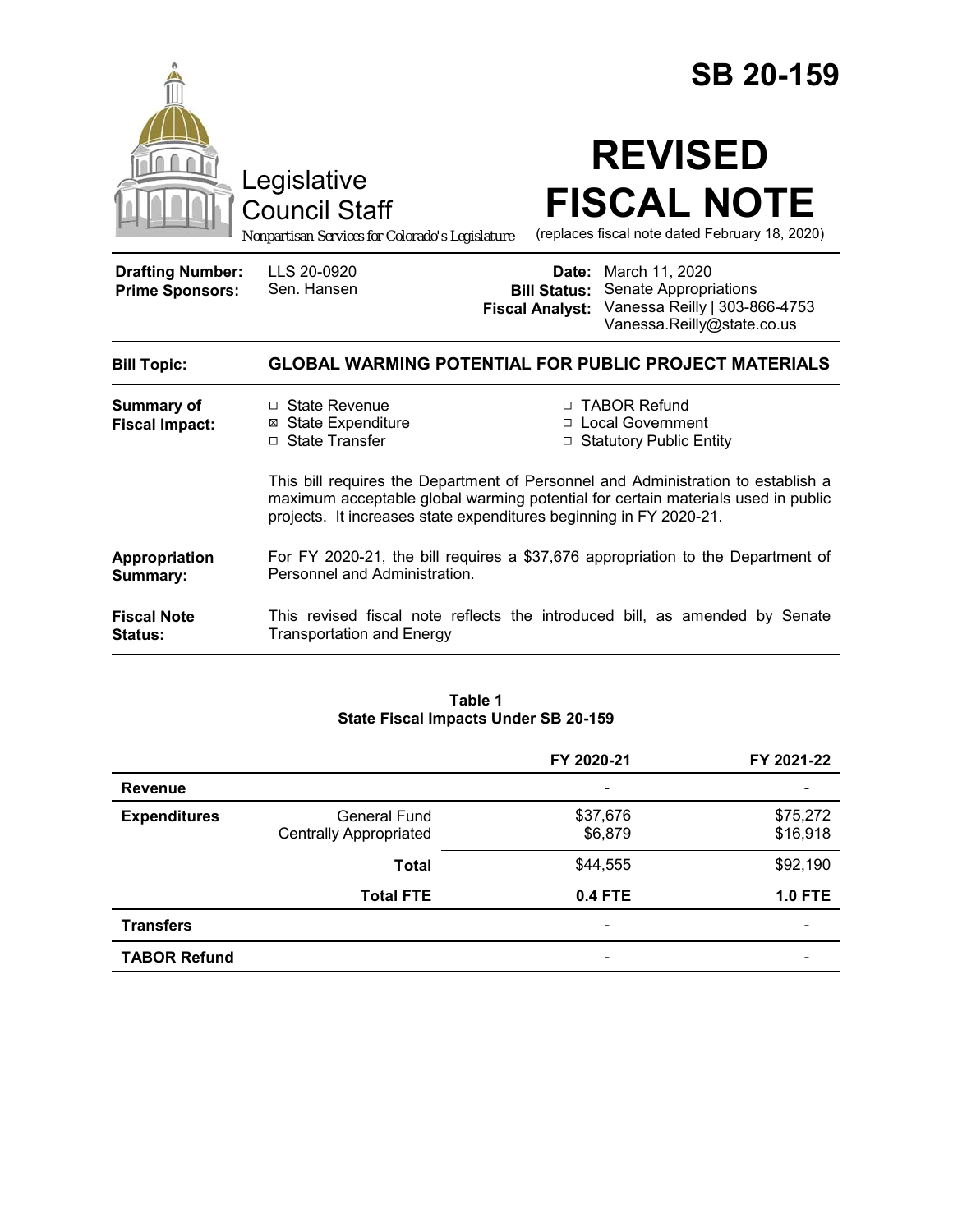March 11, 2020

# **Summary of Legislation**

No later than January 1, 2022, this bill requires that the Office of the State Architect (the office) in the Department of Personnel and Administration (DPA) adopt a policy establishing a maximum acceptable global warming potential for eligible materials used in public capital construction projects. Eligible materials are carbon steel rebar, flat glass, mineral wool board insulation, structural steel, concrete, and cement. The maximum acceptable global warming potential must be set at the industry average, to be determined by consulting nationally or internationally recognized databases of environmental product declarations.

The bill requires the DPA to submit a report to the General Assembly by January 1, 2022, describing the method used to develop the required policy. Beginning January 1, 2024, and every four years thereafter, DPA must review previous standards and may adjust the maximum acceptable global warming potential downward. DPA must also submit a report to the General Assembly by January 1, 2023, regarding any obstacles to implementation, and the effectiveness of the bill in reducing global warming potential.

The bill also requires state agencies that invite bids for a public project to require contractors to submit an environmental product declaration for each eligible material proposed in the project, and prohibits contractors from installing any eligible materials until such declaration is submitted. The global warming potential for proposed construction materials may not exceed the maximum potential-set by DPA, though an agency may require a lower potential in an invitation for bids.

Finally, the bill allows the office or a state agency to waive the bill's requirements if a product is not priced or available on a reasonable basis at the time of design or construction.

## **State Expenditures**

The bill increases General Fund expenditures by \$44,555 and 0.4 FTE in FY 2020-21, and by \$92,190 and 1.0 FTE in FY 2021-22 for the DPA. Costs are shown in Table 2 and explained below.

|                                            | FY 2020-21                    | FY 2021-22     |  |  |
|--------------------------------------------|-------------------------------|----------------|--|--|
| Department of Personnel and Administration |                               |                |  |  |
| <b>Personal Services</b>                   | \$30,801                      | \$73,922       |  |  |
| <b>Operating Expenses</b>                  | \$675                         | \$1,350        |  |  |
| Capital Outlay Costs                       | \$6,200                       |                |  |  |
| Centrally Appropriated Costs*              | \$6,879                       | \$16,918       |  |  |
|                                            | <b>Total Cost</b><br>\$44,555 | \$109,108      |  |  |
|                                            | 0.4 FTE<br><b>Total FTE</b>   | <b>1.0 FTE</b> |  |  |

### **Table 2 Expenditures Under SB 20-159**

 *\* Centrally appropriated costs are not included in the bill's appropriation.*